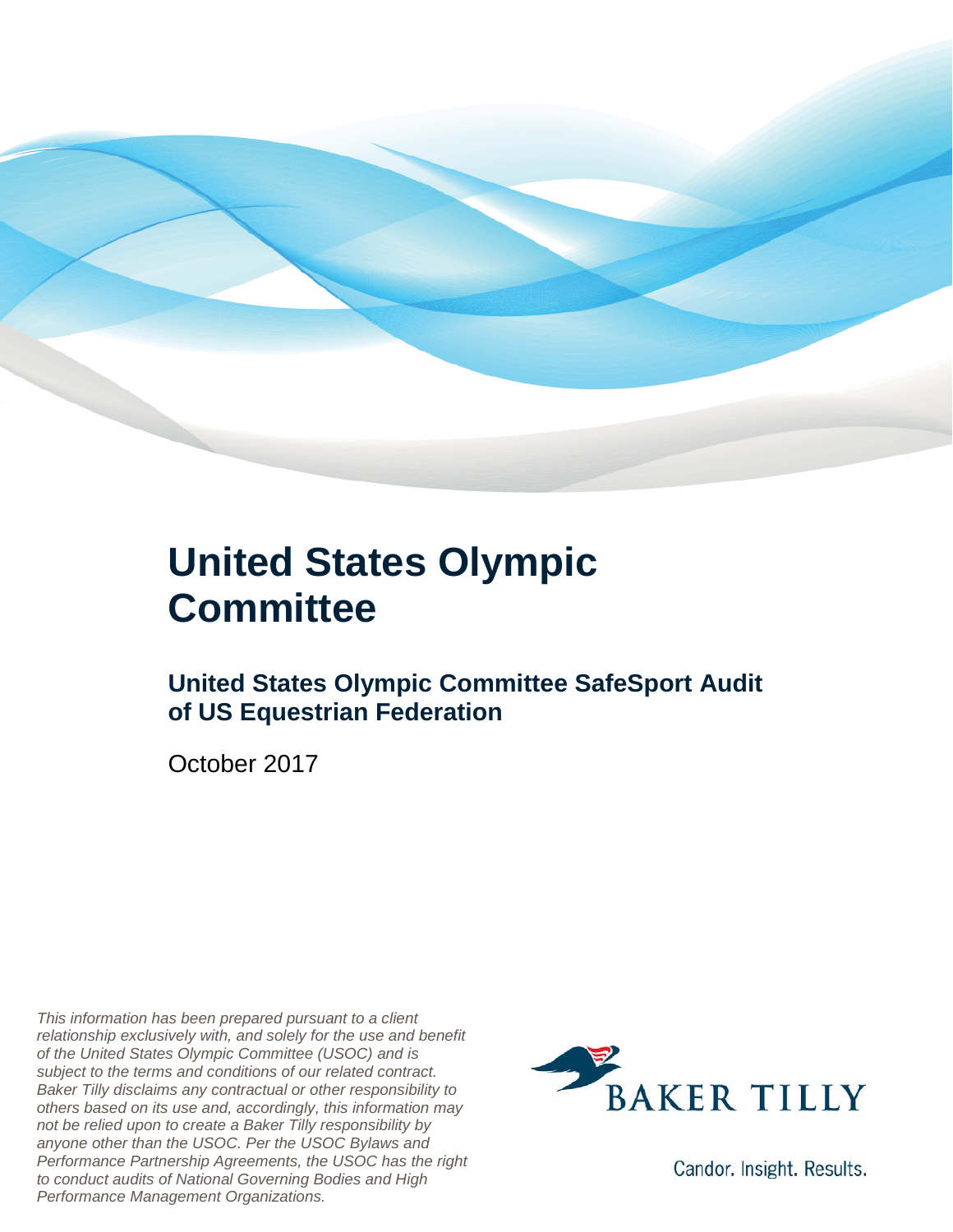

#### UNITED STATES OLYMPIC COMMITTEE SAFESPORT AUDIT OF US **Contents**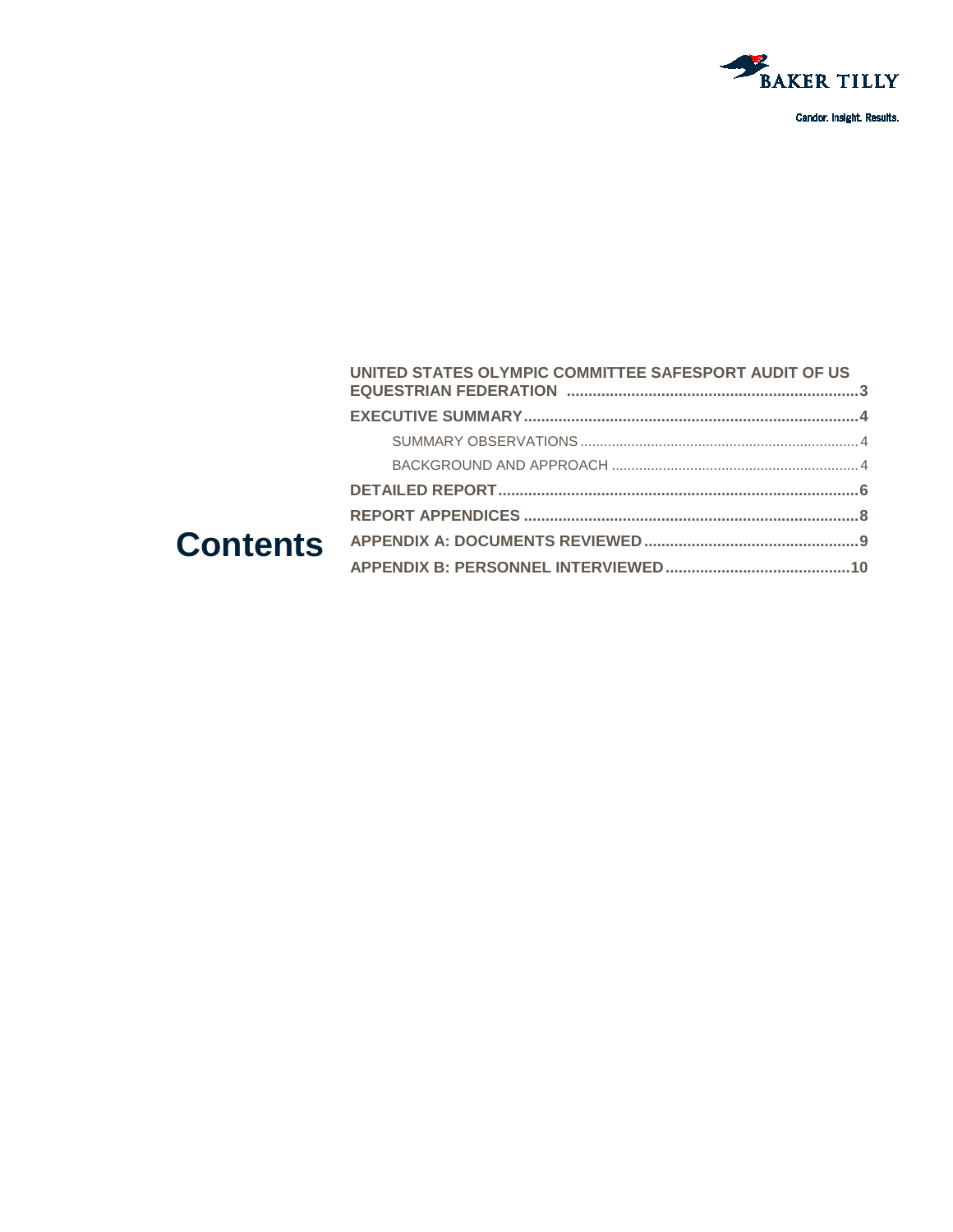

j

United States Olympic Committee USOC SafeSport Audit of US Equestrian Federation

## <span id="page-2-0"></span>**United States Olympic Committee SafeSport Audit of US Equestrian Federation[1](#page-2-1)**

<span id="page-2-1"></span><sup>&</sup>lt;sup>1</sup> To consider the report in its entirety, please refer also to the detailed management response that will appear here [\[Governance Documents\]](https://www.teamusa.org/Footer/Legal/Governance-Documents) within 90 days of the date of this report.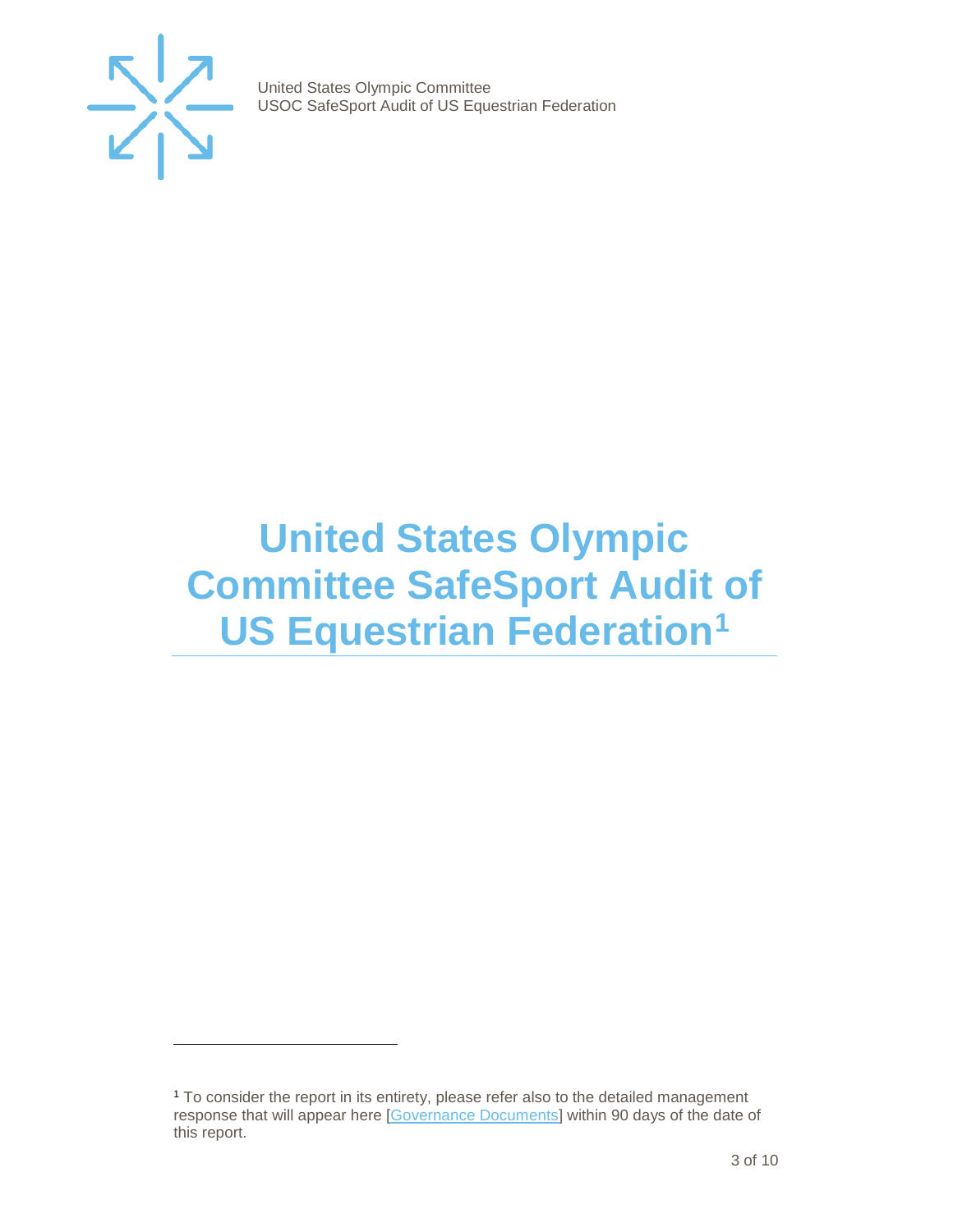

-

United States Olympic Committee USOC SafeSport Audit of US Equestrian Federation

## **Executive Summary**

#### <span id="page-3-1"></span><span id="page-3-0"></span>**Summary Observations**

It shall be the policy of the United States Olympic Committee (USOC) that each National Governing Body (NGBs) adopt a Minimum Standards Policy for Athlete Safety Programs (Athlete Safety Standards) by December 31, 2013[2](#page-3-3).

We noted the following opportunities to enhance the design of US Equestrian Federation's (USEF) compliance with the Athlete Safety Standards:

> **Athlete Safety Standards - Criminal Background Checks and Education and Training Testing** – One individual selected for testing (10% of the selected individuals) did not complete education and training requirements during the testing period (i.e., May 1, 2016 through April 30, 2017); however, evidence was provided that the education and training requirements were completed prior to issuing the audit report.

### <span id="page-3-2"></span>**Background and Approach**

USOC engaged Baker Tilly Virchow Krause (Baker Tilly), to assist the USOC in the completion of SafeSport audits, to assess compliance with SafeSport policies and procedures at the USOC and all of its NGBs and High Performance Management Organizations (HPMOs).

Baker Tilly performed a review of USEF to evaluate compliance with the Athlete Safety Standards. The following activities were performed for this review of USEF:

- Developed and executed an audit program that included:
	- Holding a virtual entrance meeting to discuss and document USEF's SafeSport program and processes.
	- Selecting a sample of 10 from the required individuals to ensure a background check was performed and education and training was completed. See **Appendix A** for a list of documents reviewed.
	- Reviewing USEF's athlete safety policy and determining whether the following was addressed:
		- Required misconduct is prohibited and defined;
		- Reporting procedures are documented; and
		- **The grievance process is documented and complies with** Athlete Safety Standards.
	- Identifying which individuals are required to undergo a criminal background check and complete education and training.

<span id="page-3-3"></span><sup>&</sup>lt;sup>2</sup> Effective June 20, 2017 the USOC replaced the Athlete Safety Standards with the NGB Athlete Safety Policy. Due to the timing of this audit, fieldwork was performed in accordance with the Athlete Safety Standards.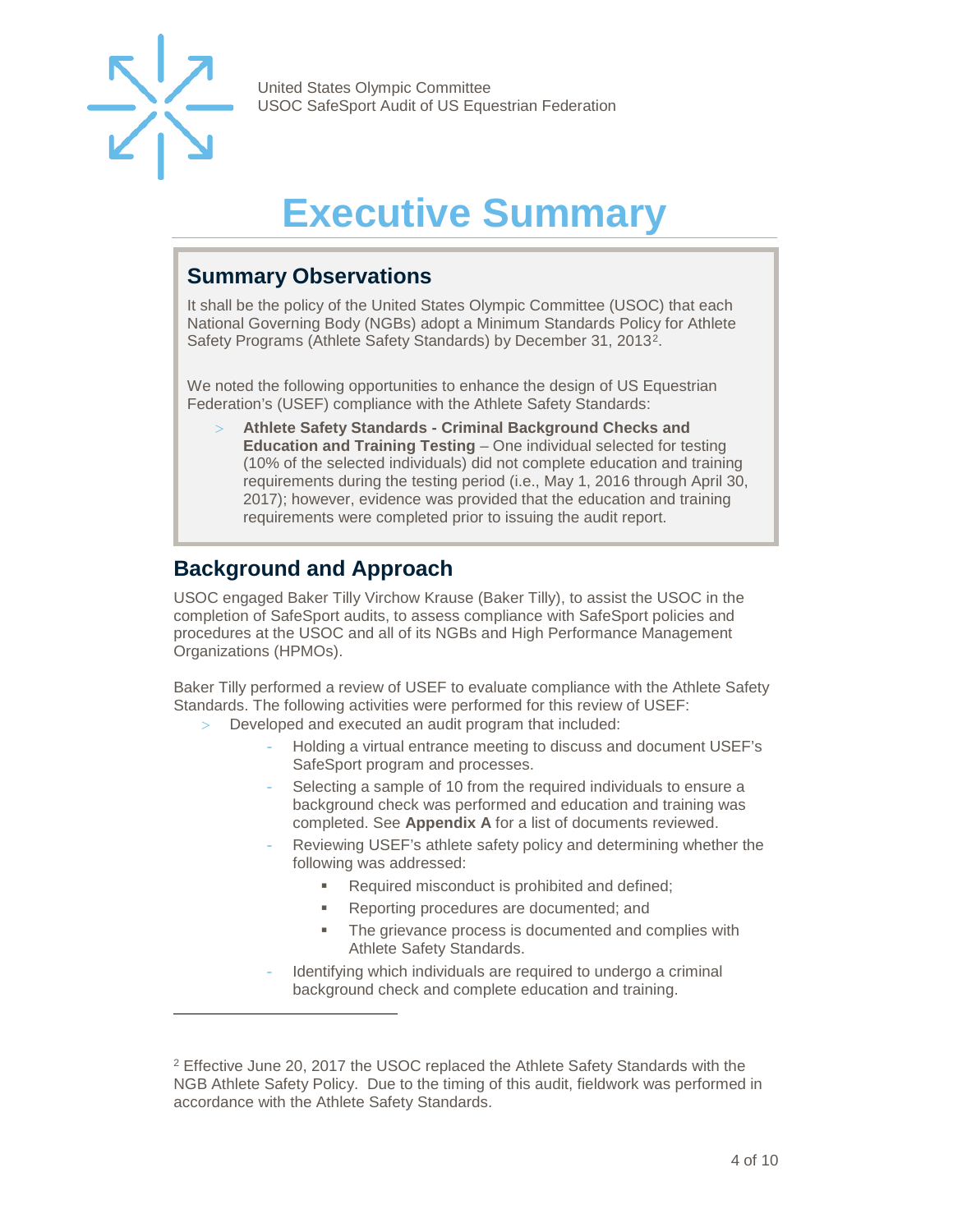

- > Conducted a virtual exit meeting, if requested, following delivery of the draft report, to discuss audit findings and recommendation(s) with USEF. See **Appendix B** for a list of individuals interviewed.
- > Identified specific observations and recommendations regarding opportunities to enhance compliance with Athlete Safety Standards. Observations include the following attributes: criteria, condition, cause, effect and recommendation, as set out in the International Professional Practices Framework (IPPF) Standards and Practice Advisory 2410-1.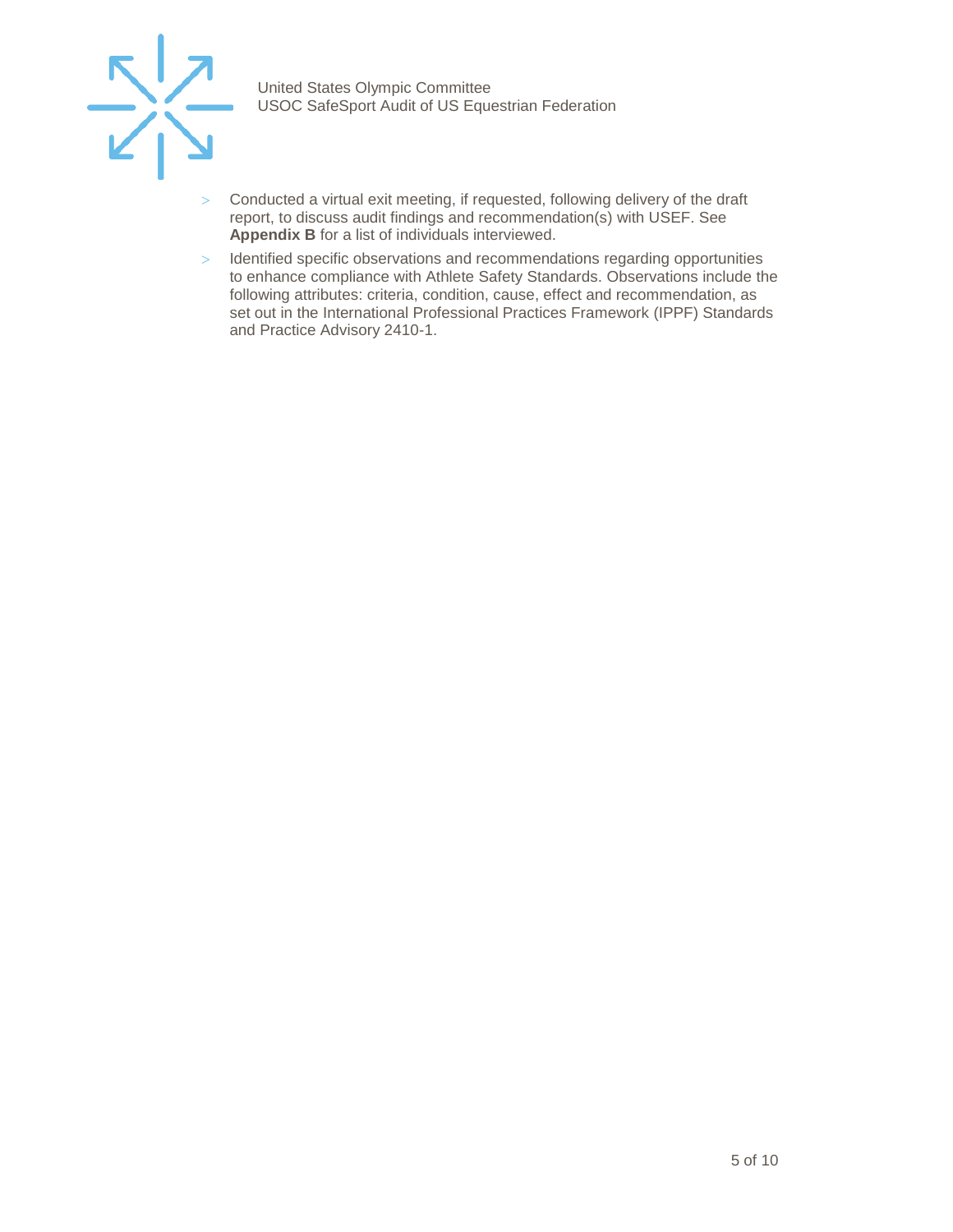

## **Detailed Report**

<span id="page-5-0"></span>The table below represents opportunities to enhance the design and effectiveness of USEF's compliance with the Athlete Safety Standards.

| 1. Athlete Safety Standards - Criminal Background Checks and Education and<br><b>Training Testing</b> |                                                                                                                                                                                                                                                                                                                                                                                                                                                                                                                                                                                                                                                                                                                                                                                                                                                                                                          |
|-------------------------------------------------------------------------------------------------------|----------------------------------------------------------------------------------------------------------------------------------------------------------------------------------------------------------------------------------------------------------------------------------------------------------------------------------------------------------------------------------------------------------------------------------------------------------------------------------------------------------------------------------------------------------------------------------------------------------------------------------------------------------------------------------------------------------------------------------------------------------------------------------------------------------------------------------------------------------------------------------------------------------|
| <b>Criteria</b>                                                                                       | The Athlete Safety Standards states each NGB/HPMO shall<br>require criminal background checks and education and<br>training for those individuals it formally authorizes, approves,<br>or appoints (a) to a position of authority over, or (b) to have<br>frequent contact with athletes.                                                                                                                                                                                                                                                                                                                                                                                                                                                                                                                                                                                                                |
| <b>Condition</b>                                                                                      | One individual selected for testing (10% of the selected<br>individuals) did not complete education and training<br>requirements during the testing period (i.e., May 1, 2016<br>through April 30, 2017); however, evidence was provided that<br>the education and training requirements were completed prior<br>to issuing the audit report.                                                                                                                                                                                                                                                                                                                                                                                                                                                                                                                                                            |
| Cause                                                                                                 | USEF may not be consistently tracking and monitoring<br>compliance with the criminal background checks and<br>education and training requirements of the Athlete Safety<br>Standards.                                                                                                                                                                                                                                                                                                                                                                                                                                                                                                                                                                                                                                                                                                                    |
| <b>Effect</b>                                                                                         | Individuals the USEF formally authorizes, approves or<br>appoints (a) to a position of authority over, or (b) to have<br>frequent contact with athletes may not be in compliance with<br>the SafeSport program because they have not completed<br>criminal background checks and/or education and training<br>prior to having contact with athletes. USEF must be in<br>compliance with the Athlete Safety Standards to be a member<br>in good standing. Noncompliance with the Athlete Safety<br>Standards can result in disciplinary action by the USOC<br>including withdrawal of high performance funding. Also,<br>athletes may have contact with individuals who are unaware<br>of SafeSport misconduct and the potential impact to athletes'<br>well-being and/or have contact with individuals who have a<br>criminal history, which could put athletes at SafeSport-related<br>misconduct risk. |
| <b>Recommendation</b>                                                                                 | USEF must require that individuals it formally authorizes,<br>approves, or appoints (a) to a position of authority over, or (b)<br>to have frequent contact with athletes complete criminal<br>background checks and education and training requirements<br>in a timely manner and before they have contact with athletes<br>to provide assurance that they are educated on the<br>requirements of the Athlete Safety Standards. The USEF<br>must consistently track and verify criminal background checks                                                                                                                                                                                                                                                                                                                                                                                               |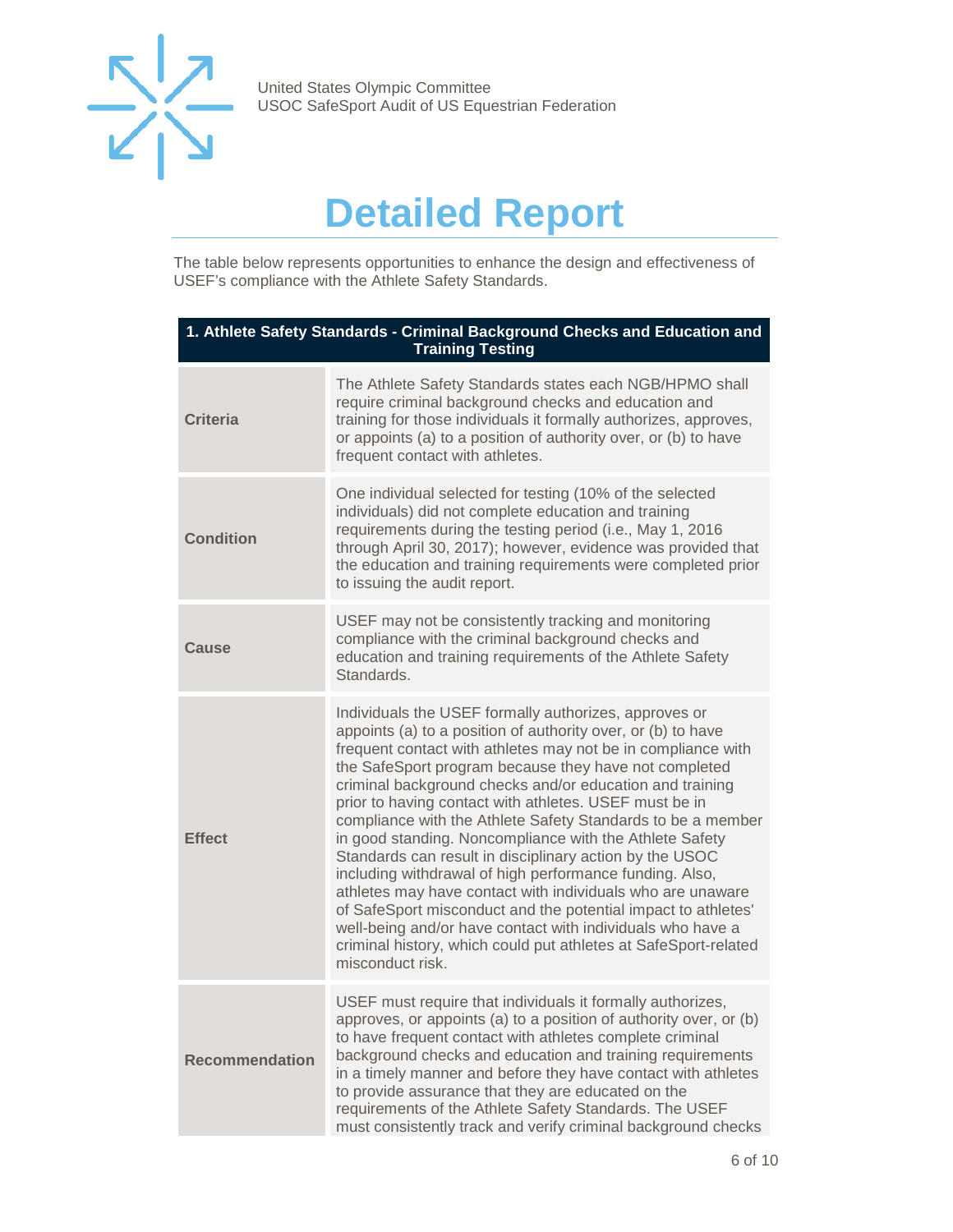

#### **1. Athlete Safety Standards - Criminal Background Checks and Education and Training Testing**

|                               | and education and training requirements are met for all<br>Required Individuals. Compliance with these requirements<br>must be completed within 90 days of receipt of the final audit<br>report.                                                                  |
|-------------------------------|-------------------------------------------------------------------------------------------------------------------------------------------------------------------------------------------------------------------------------------------------------------------|
|                               | USEF should review the testing results and require all<br>necessary individuals to complete the necessary<br>requirements (i.e., criminal background check and/or<br>education and training).                                                                     |
| <b>Management</b><br>response | We agree with the condition and recommendation and will<br>respond to the USOC with a detailed plan to ensure<br>compliance with the current NGB Athlete Safety Policy. Our<br>plan will be submitted to the USOC within the 90 day timeline<br>referenced above. |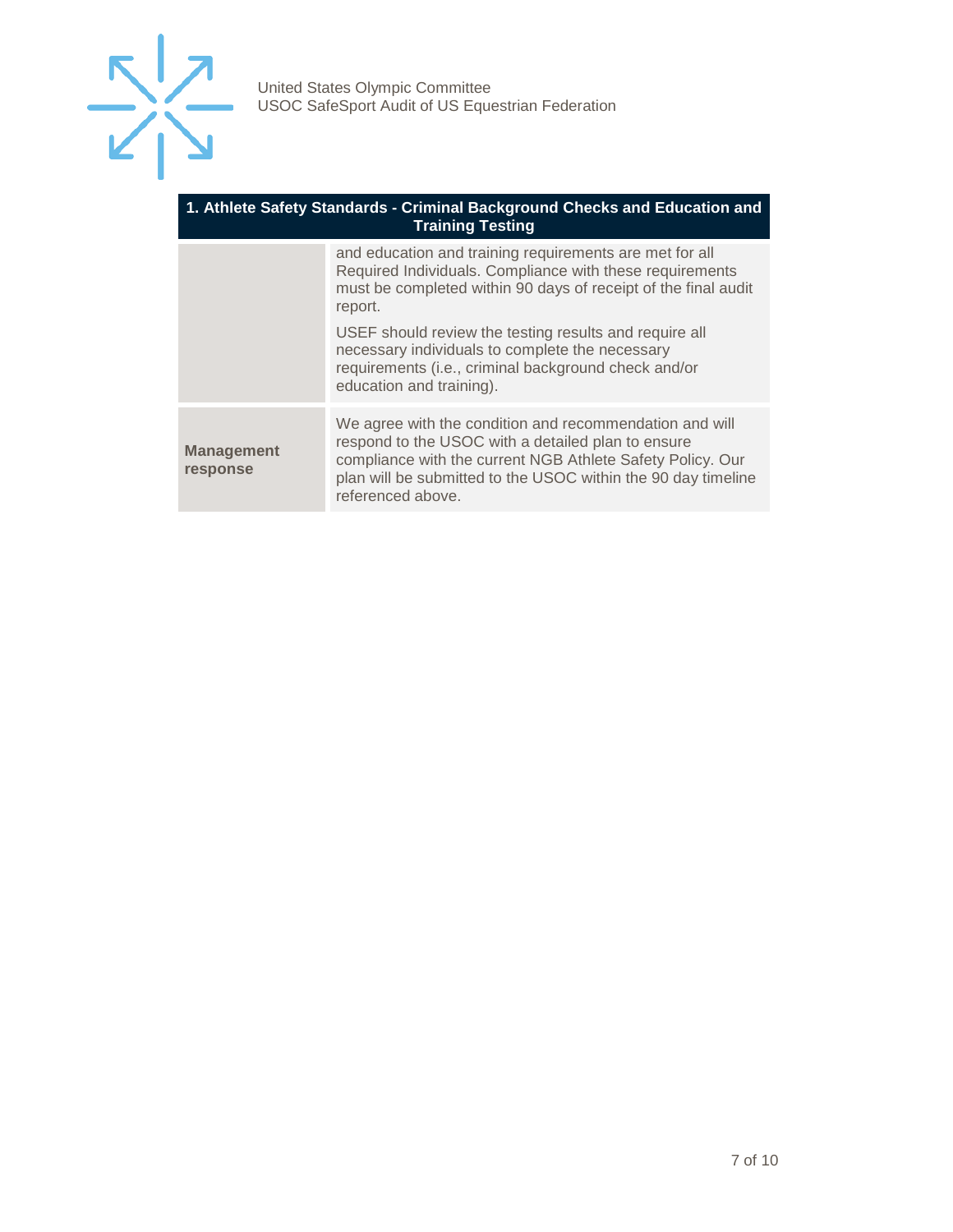

# <span id="page-7-0"></span>**Report Appendices**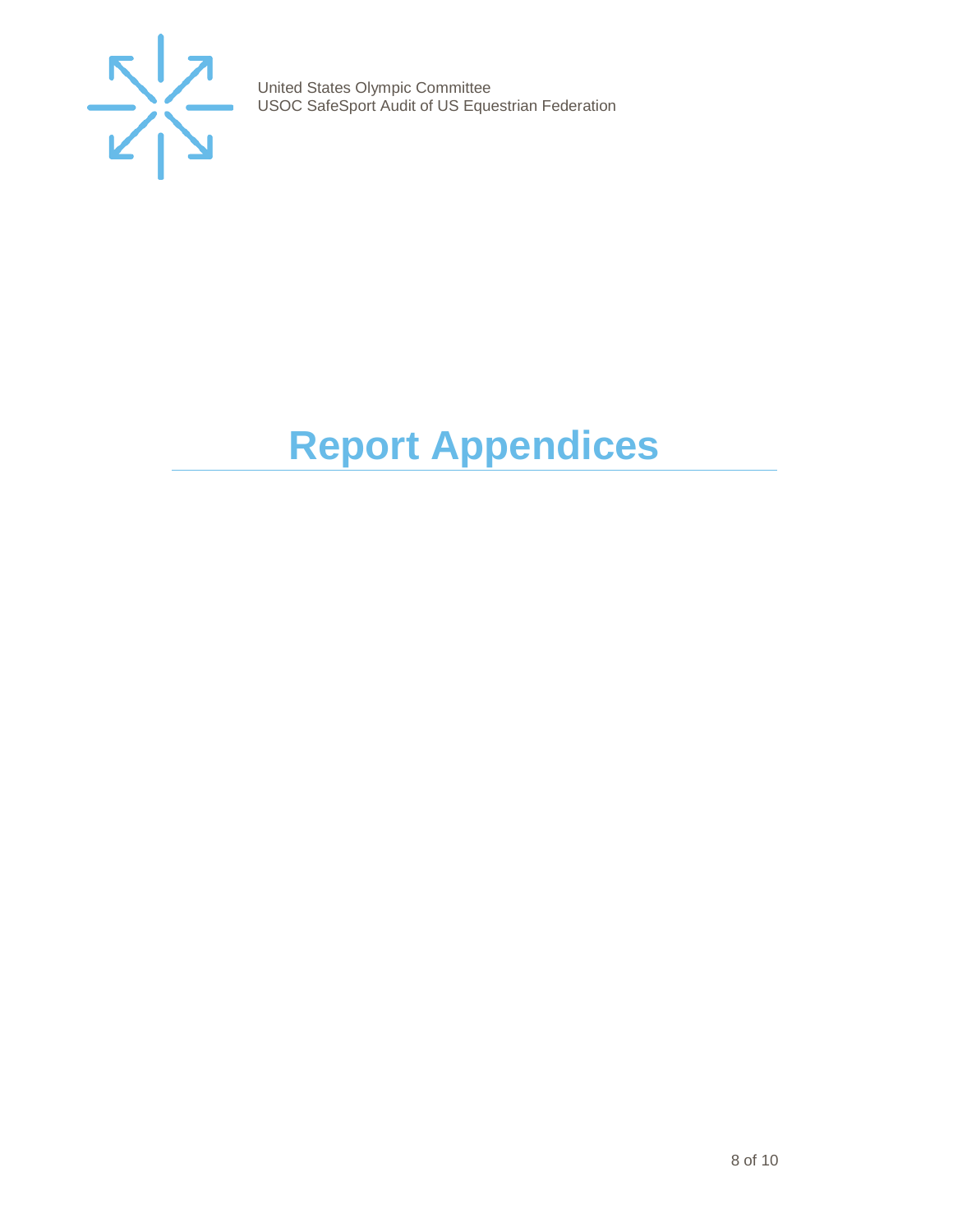

### <span id="page-8-0"></span>**Appendix A: Documents Reviewed**

We reviewed the following documents:

- > Athlete Safety Standards Program Questionnaire
- > Bylaws of the United States Equestrian Federation
- > Population listing of "required individuals"(i.e., covered individuals required to undergo background check and training)
- > SafeSport Policy US Equestrian Federation